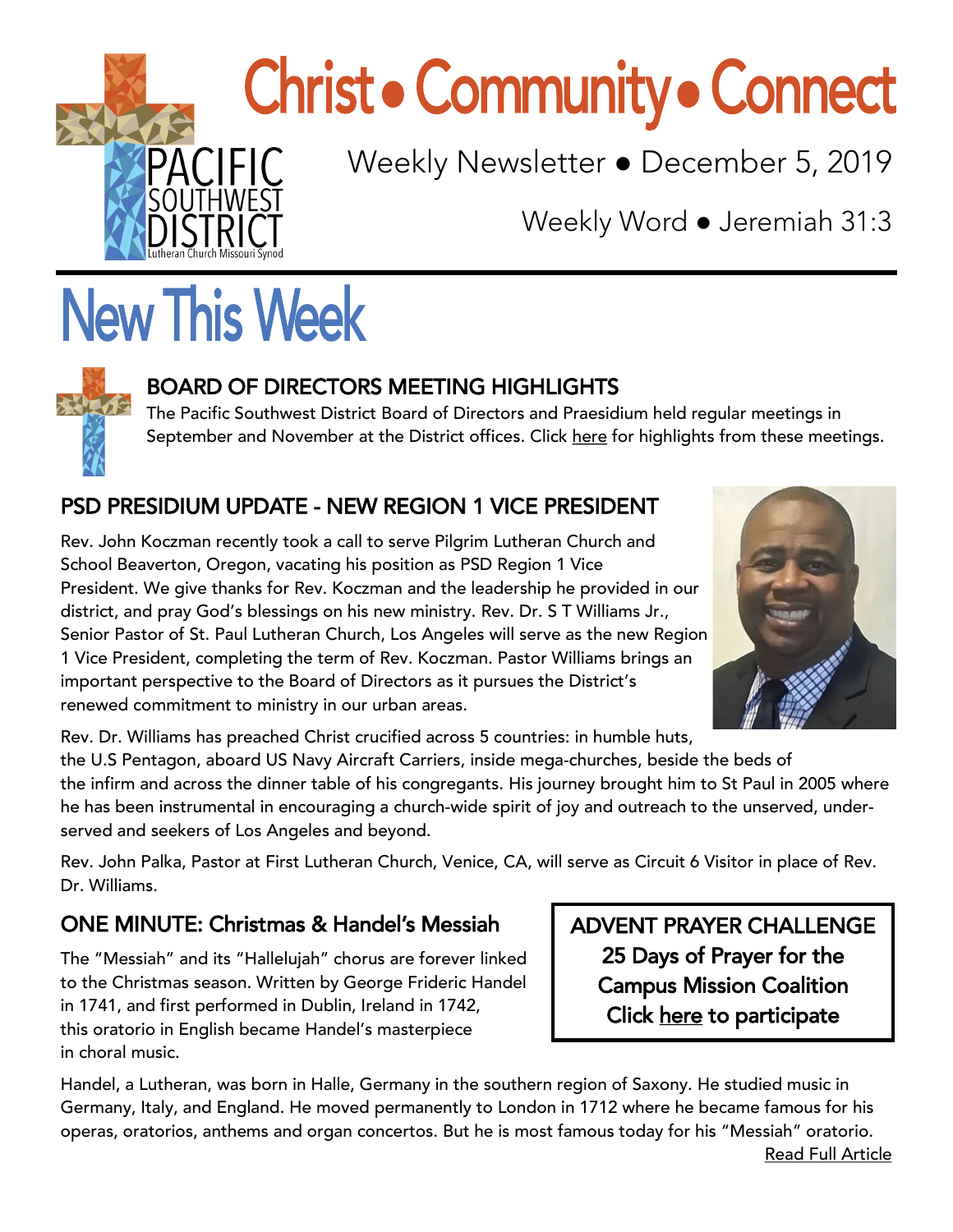#### THE GREATEST ANIMAL LOVER

Pastor Bo Brink's first book, *The Greatest Animal Lover*, is now available. The subtitle is *Our Special Bond with Them Originates in Him*. The power, speed, flight, beauty and tenderness of animals fascinate us. We cherish them, but our appreciation pales in comparison with the love and admiration of their Creator. In *The Greatest Animal Lover* we explore the following questions: How much does God love animals? How can we know? How does His love for animals help us understand our fascination with them? At the end of the book you will find six small group Bible studies about animals in the Bible! These can be a blessing for Christian book clubs and Bible studies through your church. Pastor Brink will be donating 25% of the profits of this book to his home church's world mission program. Faith Community Lutheran Church, Las Vegas has mission projects in Liberia, India and the Dominican Republic. Look for the book on [Amazon](https://www.amazon.com/Greatest-Animal-Lover-Special-Originates/dp/1973678276/ref=sr_1_1?keywords=The+Greatest+Animal+Lover&qid=1574796883&s=books&sr=1-1) and [Westbow Press.](https://www.westbowpress.com/en/bookstore/bookdetails/797911-the-greatest-animal-lover)

#### BREAKFAST WITH ST. NICHOLAS

You are invited to have breakfast with St. Nicholas at St. Paul's Lutheran Church, Orange on Sunday, December 8, 9:00 am-12:00 pm. This is a free event for the whole family. Children and adults are welcome to bring a new or used pair of shoes to donate. Leave the shoes outside the worship area for St. Nicholas to fill with goodies. During the 9:30 and 11:00 am services, children will be excused for Kids Church to learn about St. Nicholas. Bring your cameras to take pictures with St. Nicholas and Baby Jesus. There will also be games, crafts and inflatables. Please let us know you are coming by clicking [here](https://church.stpaulsorange.org/apps/pages/index.jsp?uREC_ID=741332&type=d&pREC_ID=1603099) to register.

#### SANTA AT THE OLU THRIFT STORE

The Orange Lutheran High School Thrift Store in Orange, CA is pleased to welcome Santa on Friday, December 13 from 10:00 am to 12:00 pm. Come visit with Santa, take pictures and get a candy cane. The OLU Thrift Store is located at 676 N. Tustin Street, Orange, CA.

#### BREAKFAST BIBLE STUDY: CALLED. EQUIPPED. SENT.

Redeemer Lutheran Church, Huntington Beach invites you to a Breakfast Bible Study on Saturday, December 14 featuring Lou Marting of Lutheran Hour Ministries. A stark reality exists in the world today: billions of people live without the hope of Jesus Christ. Sadly, many have come to believe that they don't need God in their life or even think that He exists. Lutheran Hour Ministries is in a unique position to bring Christ to the nations with culturally relevant programs and projects that proclaim the Gospel to the unchurched. LHM cultivates relationships with those who have responded and facilitates extending those relationships to a welcoming Christian community. Breakfast starts at 8:30 am in the Fellowship Hall followed by the presentation at 9:00 am. RSVP to the Church office at 714-846-6330 or [churchoffice@redeemer-lutheran.net.](mailto:churchoffice@redeemer-lutheran.net)

#### CHRISTMAS TREE FUNDRAISER

The Grace Lutheran Church, Los Angeles Family invites you to purchase your Christmas tree from us, while helping us raise the funds to renovate our 115 year old church and school buildings. The lot, located at 936 W. Vernon Avenue, Los Angeles is open through Tuesday, December 24, Times: 9:00 am to 10:00 pm. More for information, contact Ronald Boyd at 213-359-5740.

#### PETAL PUSHERS BEHIND THE SCENES PARTY

Make plans to join us for the Petal Pushers® Behind the Scenes Party on Monday, December 30. As you smell the beautiful aroma of thousands of freshly cut roses, you will see first-hand the work of the Petal Pushers® on the 2020 Lutheran Hour Ministries float entitled Anchored in Jesus. This event provides attendees the opportunity to view the floats close up. A full meal is included with beverages and desserts. The party is a non-alcoholic event. Purchase tickets [here.](https://u11982560.ct.sendgrid.net/wf/click?upn=yxEjJCUB3yr4eIFN253jBY0cIGOMegJMq-2FJTq-2FXgG5drtRt6xyKtc2p2utZ2q3P-2BYwnZBF-2FyIw8cp7P7ofZ2nizDywTyNqM6G5lX9PxIY0GK98PAoH61iDQXLUPCreyK_jvy1EHOPFJpyPbHypyJAlv39j9hfHDtK5XVOZ-2Fuzkf6-2Ftgf6WKRoMOv-2FasBagbFGCD)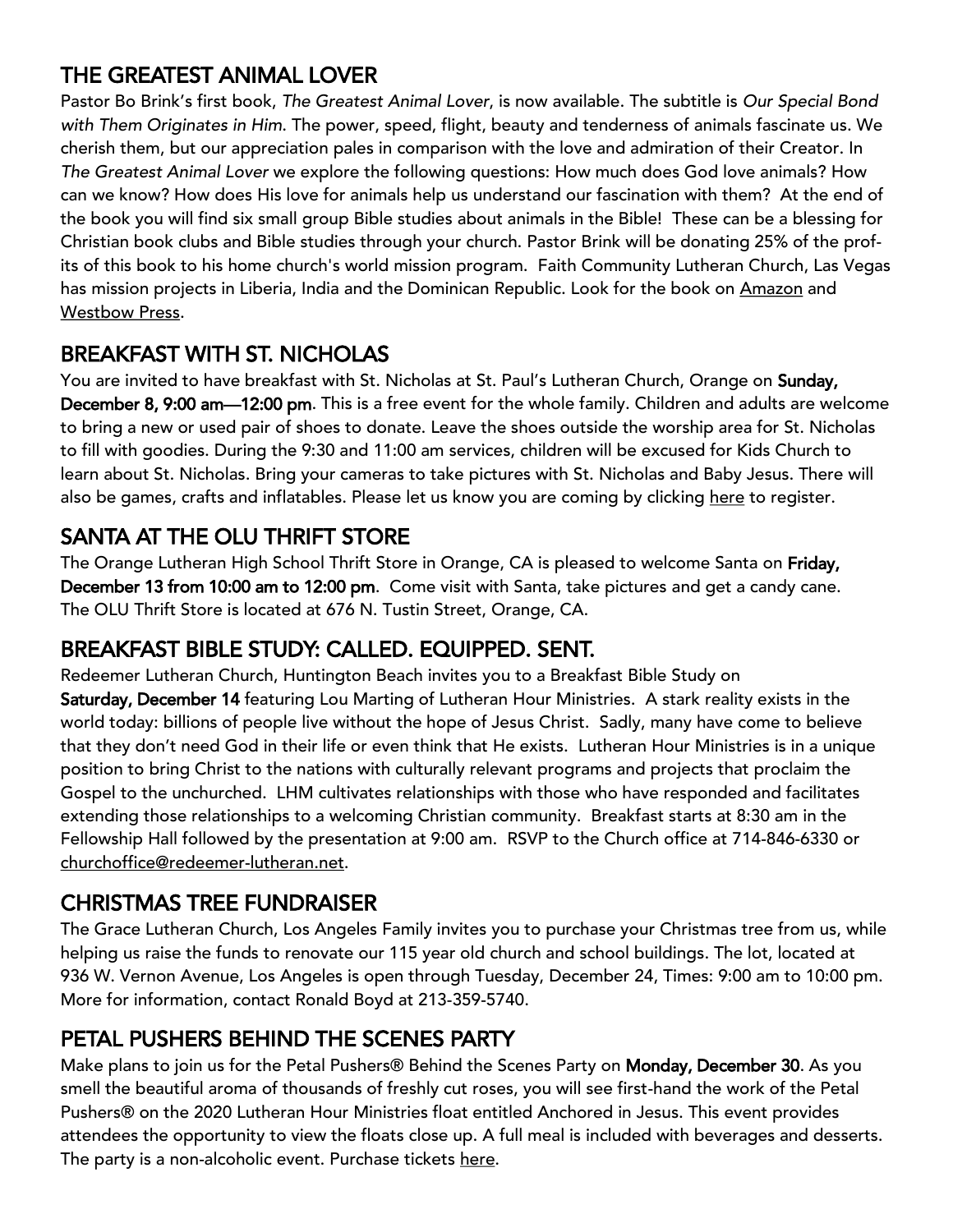# **Christmas Concerts**

#### CHRISTMAS AT THE NECHITA CENTER

Orange Lutheran High School presents Christmas at the Nechita Center: Love Came Down Choral and Dance Concert on Sunday, December 8, 2:00 pm & 7:00 pm. Featuring: Honors Choir, Honors Women's Chorus, Concert Choir, Creative Worship, Bel Canto, Vocal Jazz, Advanced Dance, and Musical Theatre Dance. [Get Tickets Now!](https://www.lhsoc.org/arts/nechita-center-events)

#### CANDLELIGHT CHRISTMAS CONCERT

Bethany Lutheran Church, Long Beach is pleased to present our 50th Candlelight Christmas Concert on Sunday, December 8 at 1:30 pm, 4:00 pm and 7:00 pm. Under the direction of Dr.

Carol McDaniel, and with guest organist Robert Bottoms, over 300 musicians and choir members will glorify the newborn King! Please join us for this annual gift to our community. There is no charge to attend. A free-will offering will be taken to benefit the music programs at Bethany.

#### CHRISTMAS CONCERT

Redeemer Lutheran Church, Huntington Beach invites you to our 11th annual Christmas concert on Sunday, December 8 at 4:00 pm. This year our theme is "*Christmas is Coming: How Joyful It Will Be"*  featuring anthems and Christmas songs performed by the Sanctuary Choir, Celebration Ringers, our children's ensemble, and the Seasoned Youth. Come join us as we proclaim our Savior's birth and get you ready for your Christmas celebration. Invite your friends and neighbors to attend this free concert. A legendary Christmas cookie reception follows in the Fellowship Hall.

#### CHRISTMAS CONCERT

Epiphany Lutheran Church, Chandler, AZ, invites you to join us for joyous Christmas tunes and beloved carols on Sunday, December 8 at 4:00 pm. This free concert will be performed by professional musicians from the Valley of the Sun directed by Dr. John Hwang, our pianist and organist. It's a wonderful time of the year to share God's love through music with family, friends and neighbors. Please join us!

#### "THE SOUNDS OF CHRISTMAS" CONCERTS

St. John's Lutheran Church, Orange invites you to join us for: "The Sounds of Christmas" concerts on Friday, December 13 at 7:30 pm and Saturday, December 14 at 2:00 pm and 5:00 pm. The Jubilate Choir, St. John's adult choir of 75 voices, along with a festival orchestra will join in presenting the beautiful music of Christmas. St. John's handbell choir, the Cathedral Bells, will also present delightful arrangements as part of the program. There is no charge, but a freewill offering will be taken. Childcare is available for children under age 5. For more information, please call 714-288-4431.

#### HOMETOWN CHRISTMAS CONCERT

Faith Lutheran Church, Inglewood and The High Desert Lutheran Choral, featuring Ernie Perez, members of Faith Lutheran, and the Children's Choir invite you to join us for an afternoon of Christmas joy! Our second annual Hometown Christmas Concert will be held on Saturday, December 14 at 3:00 pm. For more information, please call 323-750-3552.

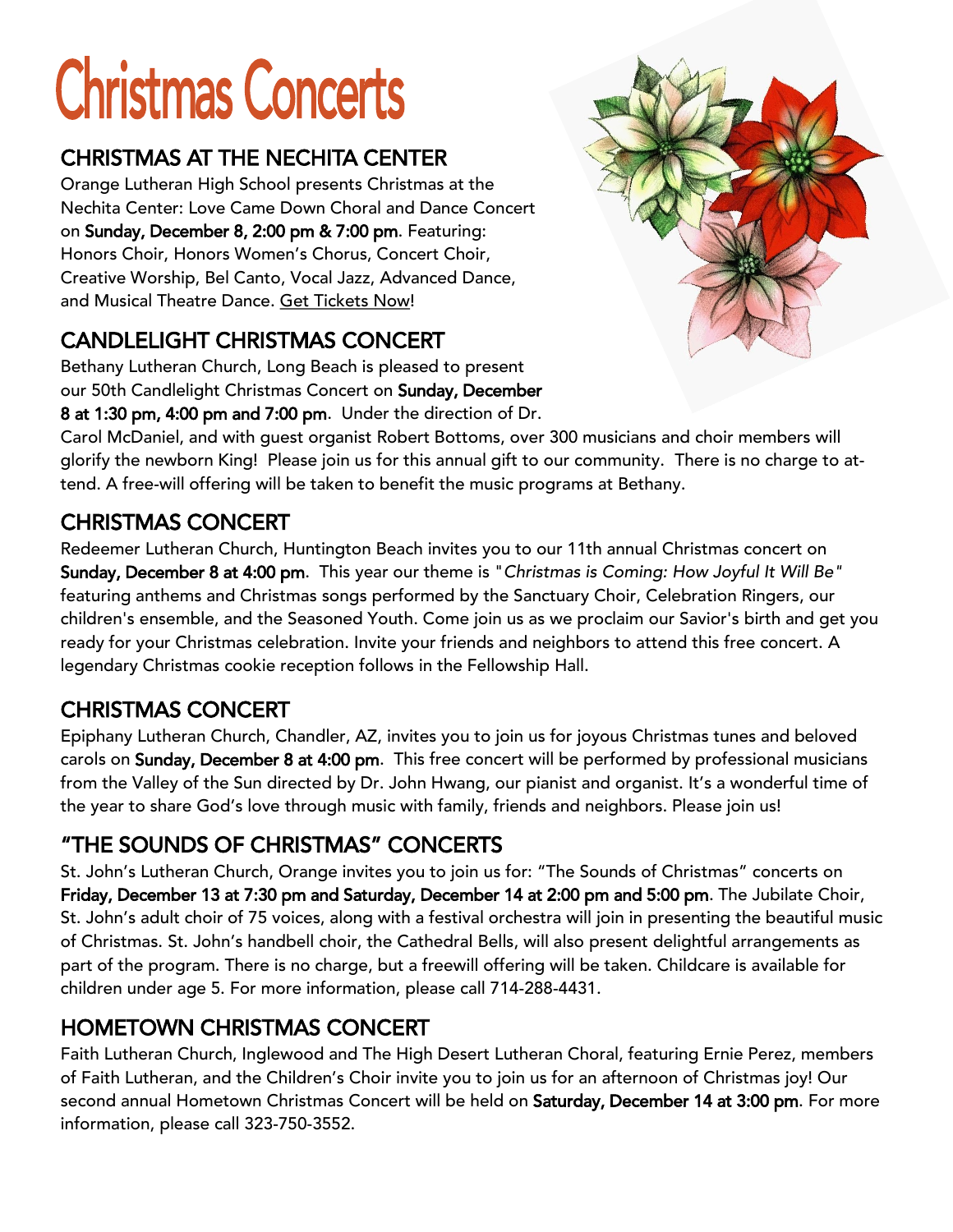## **Previously Posted**

#### HIGH SCHOOL DYG

Building on the LCMS Youth Gathering, under the theme of *Present to the End*, PSD Youth & Family Ministry is excited to announce the return of the High School District Youth Gathering (DYG).

#### Date: January 24-26, 2020

Location: DoubleTree – Palm Springs Early Registration Deadline: December 9, 2019 - \$220 Late Registration Deadline: January 6, 2020 - \$270 Hotel Reservation Deadline: January 10, 2020 - \$149/room plus tax and \$10 daily resort fee

Go to [psd-youthandfamily.org/hsdyg](http://www.psd-youthandfamily.org/hsdyg) for information and the registration packet with promotional tools.

### ANNUAL INTERIM MINISTRY RETREAT

#### SAVE THE DATE: Rev. Dr. Bruce Hartung to Speak at Three Rivers Retreat

Dr. Bruce Hartung will be the main retreat leader at the 24th Annual Interim Ministry Retreat at St. Anthony's Retreat Center in Three Rivers, California. The dates are January 20-22, 2020. the retreat was originally planned as continuing education for interim Pastor's many others have joined us for this educational experience, including circuit visitors, settled pastors and others interested in Interim Ministry. Complete information and registration will be forth coming, available on the PSD Website. But for now save these dates and consider joining a group of dedicated pastors who will gather to learn and to fellowship together.

#### UNDIE SUNDAY

Undie Sunday will be held on February 9, 2020. The California-Arizona-Nevada Collection Center of Orphan Grain Train and the PSD LWML ladies will be gathering new undies and socks for men, women, and children and the Zone LWML Presidents will be bringing them to their March District Board Meeting. Information is being mailed to each congregation in the PSD. Women's Ministries, please be on the lookout for this information which also can be found at [psdlwml.com.](http://www.psdlwml.come)

#### CHILDREN & FAMILY MINISTRY CONFERENCE

Our ministry to children and families is critical. Therefore the district will be hosting a conference with presenters focusing on the issues that matter most in this area of ministry. Join us June 16-18, 2020 on the campus of Concordia University Irvine and hear from keynote speaker, David Kinnaman of the Barna Group and others on the theme of "Rally Together." For more information and to register click here.

### **Contact Us**

Subscribe to eNews: Keep up-to-date on happenings in the Pacific Southwest District as well as resources for congregations; installations and ordinations; and prayer requests.

Send an email to [psdenews@psd-lcms.org](mailto:psdenews@psd-lcms.org) with the words "subscribe" in the subject line.

Job Site: Access information on jobs available in PSD congregations and schools. The Job Site can be accessed on the PSD [website.](http://www.psd-lcms.org/) Subscribe to bi-weekly email notification by sending an email to [psdenews@psd-lcms.org](mailto:psdenews@psd-lcms.org) noting "Job Site subscription" in the subject line.

Submit News, Information & Job Postings: Email [psdenews@psd-lcms.org](mailto:psdenews@psd-lcms.org) with the 'who, what, when, where, and why' of the news item or job posting. Items must be received by 2:00 pm Wednesday.

*The Pacific Southwest District will NOT sell, give or otherwise transmit your email address for any reason other than its intended purpose.*